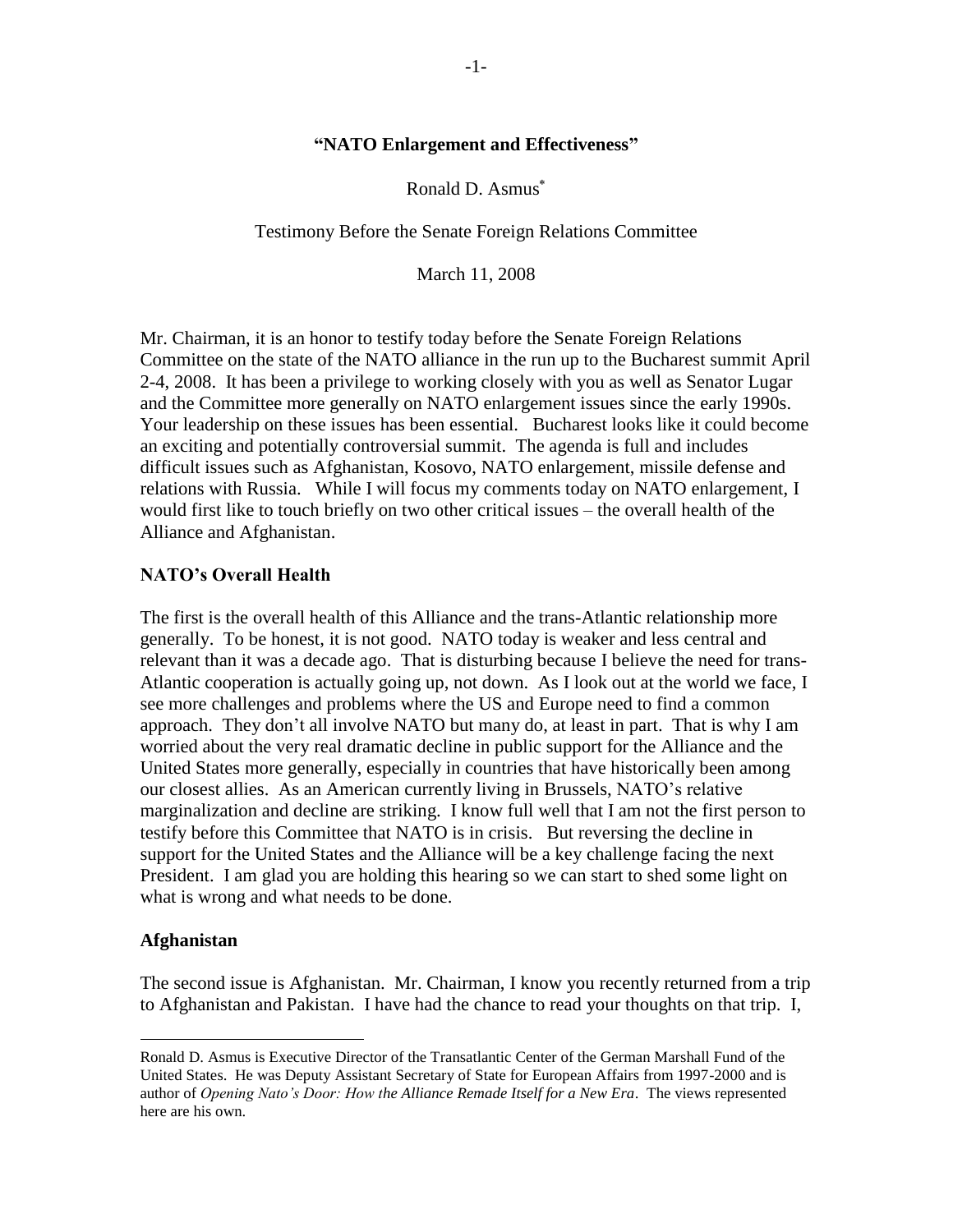too, had the chance to visit Afghanistan for a week last fall with NATO. I came away with three impressions I would like to share as well, in part to reinforce the message that a number of Senators on this Committee have been trying to send.

The first one is that this is indeed a make or break issue for this Alliance and for the Western world more generally. This conflict was not a war of choice, but of necessity. It has every conceivable form of international and multilateral legitimacy. My impression is that the vast majority of the Afghan population wants the international community, including NATO, to be there helping them end this conflict and rebuild their country. In short, many of the prerequisites that were or perhaps still are not in place in Iraq do exist in Afghanistan. Yet, one cannot help but come away from a visit there feeling that we are fighting this war with one hand tied behind our back, without sufficient attention, priority or resources. If we were to fail in Afghanistan – especially if such a letdown were to follow on the heels of failure in Iraq -- the consequences for Western security would be devastating. So the stakes are extremely high.

Second, the fate of Afghanistan and Pakistan are linked. They are two sides of the same conflict. That means we need a much more integrated strategy – and not just for the border region but more generally. We are currently not set up to do that well. NATO is deeply involved in Afghanistan, for example, but it has little knowledge of and no role in Pakistan -- even though events there play a key role in determining the Alliance's success or failure. Our own policies vis-a-vis both countries need to be better integrated and then coordinated with our closest allies.

Third, NATO can do everything right as a military alliance but we can still lose this war. As important as military and security forces are, NATO and the Afghan army cannot by themselves prevail in this conflict for the simple reason that the equation determining success is not just, or even primarily, a military one. The key challenge is providing better governance. That is how we will eventually defeat the Taliban. Visiting Afghanistan, I think we are all struck by the vast discrepancy between our ability as Western governments to marshal and deploy military power on the one hand, and our limited ability to do the same when it comes to the task of reconstruction and helping to provide better governance. Yet the latter are essential to winning the peace in Afghanistan. Our armed services are doing a terrific job but where we are falling down is in our ability to organize and deploy experts to help in areas like development, agriculture, narcotics, etc. Mr. Chairman, I know that you and others have proposed legislation to strengthen our national capacity to do so and I strongly support such steps.

Last but not least, I want to offer a thought on why it has been so hard to get our allies to increase their commitment to Afghanistan. Clearly we missed the chance to forge a new coalition and common strategy after September  $11<sup>th</sup>$  when NATO declared Article 5. While we eventually realized we had made a mistake, we have been playing catch-up ever since. Allies have come on board in a piecemeal fashion with different understandings of their mission they were signing up for. Making the shift from peacekeeping to a counterinsurgency mission is a political difficult step for many allies.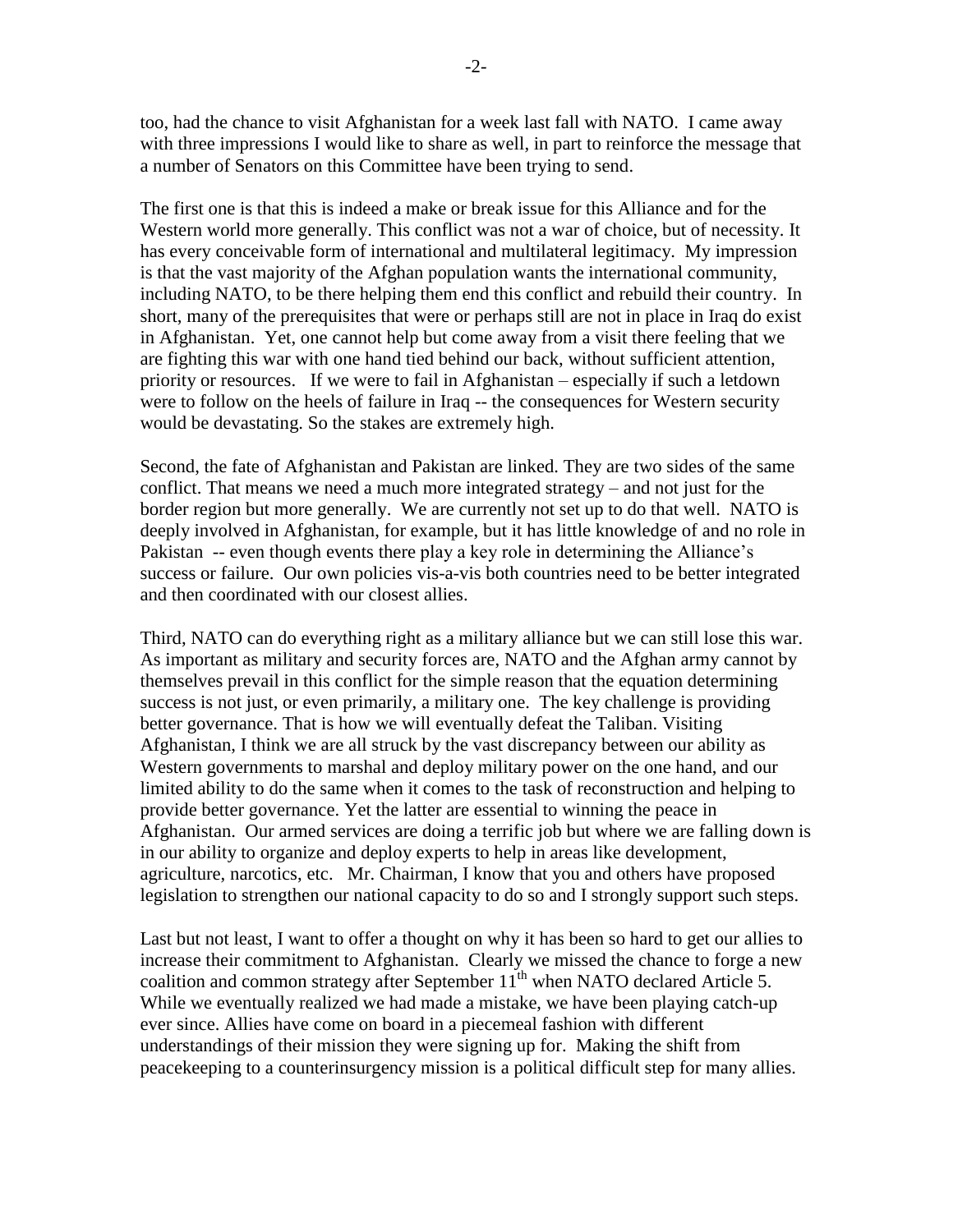But I think the fundamental problem we face is that our allies do not really believe the United States has a strategy to win this conflict – and thus are reluctant to take the political risks involved in doing more. If they were convinced the US was serious and had a credible comprehensive strategy to prevail, and if the President of the United States was directly involved in personally selling this to his counterparts, then I believe we would be having a different and more productive conversation. With all due respect to Secretary of Defense Bob Gates who has been working hard to increase allied contributions in Europe, in Europe this issue requires Presidential engagement with his counterparts. But I suspect that task will unfortunately fall to the next Administration.

### **Getting NATO Enlargement Right**

This brings me to the focus of my testimony today which is NATO enlargement and effectiveness. I have been a strong supporter of NATO enlargement dating back to the early 1990s. It has been one of our great success stories of the last decade. After the Iron Curtain lifted, Western leaders seized a historic opportunity to open the doors of NATO and the European Union (EU) to central and eastern Europe. By consolidating democracy and ensuring stability from the Baltics to the Black Sea, we redrew the map of Europe for the better. As a result, the continent today is more peaceful, democratic, and free. All one need do is imagine what Europe today would look like today if NATO had not enlarged. I suspect there would be instability in central and eastern Europe and more tension with Russia. The continent would be even more self-absorbed with its own problems and we would thus have even fewer allies willing and able to work with us to address crises around the world.

That success came about because a lot of people worked hard to make sure we got NATO enlargement right. That brings us to the question we are here to discuss today – what does it mean to get NATO enlargement right at the upcoming summit in Bucharest? In my mind, there are two central questions we need to answer. The first is whether this is the right time to extend invitations to the so-called Adriatic 3 – Albania, Croatia and Macedonia -- to join NATO. That requires us to assess whether these countries are qualified and meet the minimal standards we set for new members a decade ago in NATO and in close consultations with the US Senate, as well as to decide whether such a move now would enhance the stability of the Western Balkans and serve NATO"s interest in further consolidating stability in Europe.

The second key question we need to address at Bucharest is the future of our vision of enlargement. Do we as an Alliance have a consensus to go beyond the original vision of the 1990s - an expanded NATO from the Baltic in the north to the western edge of the Black Sea in the south - and take real and meaningful steps to extend the Alliance deeper into Eurasia to Ukraine and across the Black Sea to the Southern Caucasus by reaching out to Georgia? Bucharest can either be the last enlargement summit which addresses the Western Balkans and completes the vision of the 1990s, or the summit where NATO takes the first real step in sketching out a new and bigger vision of enlargement for the next decade. We need to be clear that taking such a step, which I support, will have farreaching political and strategic ramifications for NATO, Europe and our relations with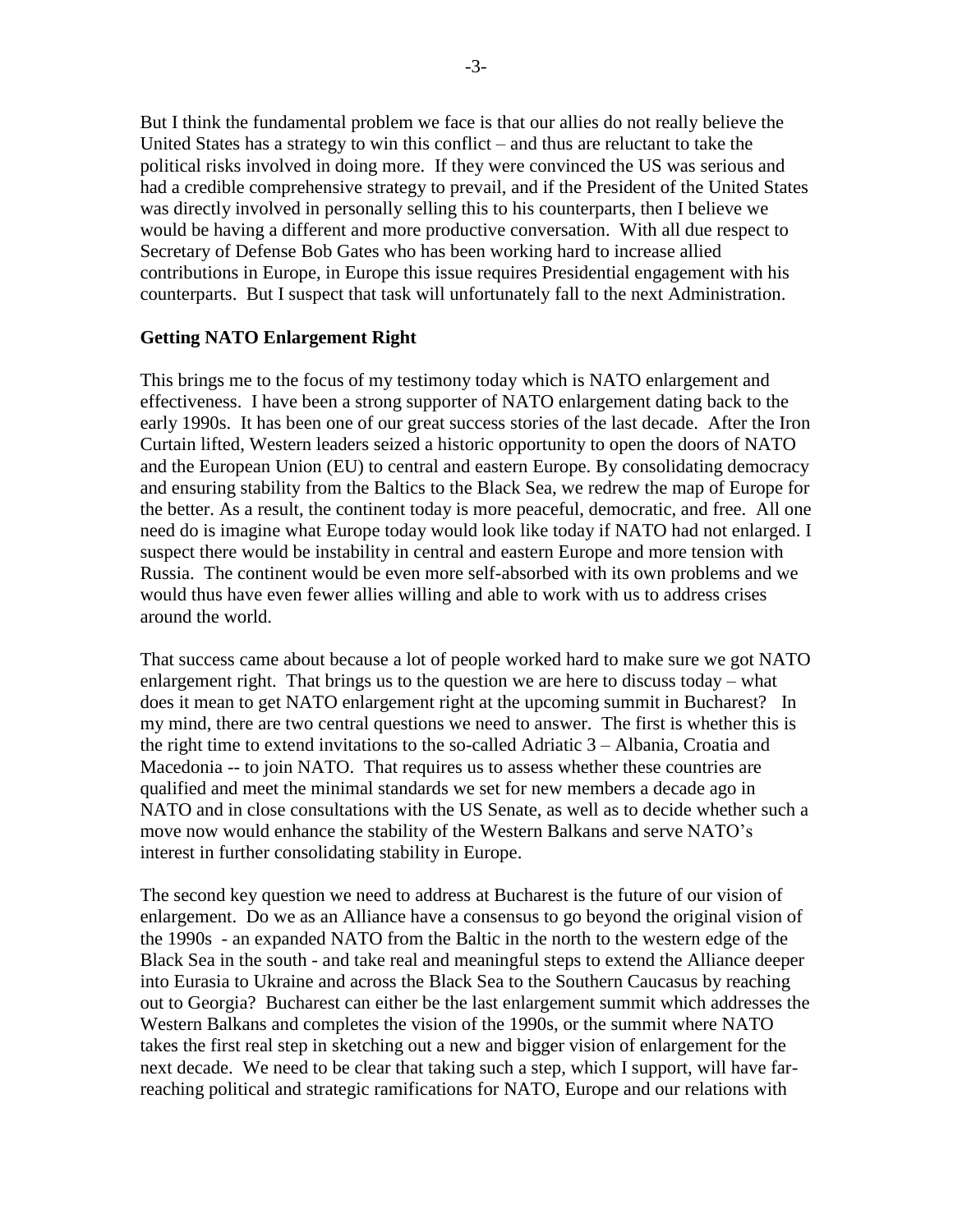Russia. It is not just 'more of the same' but a bold new strategic move that would again redraw the map of Europe. In my view, the potential strategic benefits of such a step would be considerable. But we should have no illusions. It will be difficult and require a new strategic narrative, sustained US political attention and diplomatic heavy lifting by this country with close allies and with Moscow if it is to succeed.

## **Why Performance Matters**

Mr. Chairman, in an op-ed in the Washington Post last month entitled "A Better Way to Grow NATO," I expressed my skepticism about the Administration"s current approach on enlargement for Bucharest. That skepticism was and still is rooted in three factors. The first is performance. As a veteran of these NATO enlargement debates, I am worried about how performance has become less and less of a factor in our deliberations. I am not yet convinced the Adriatic 3 – Albania, Croatia and Macedonia – are qualified for membership. While I do not claim to be the world"s leading expert on these countries, I am skeptical whether they really meet the minimal standards we set a decade ago. I have spoken to experts in and outside the Alliance who share that skepticism. If we are honest, these countries are probably weaker and have received less scrutiny than any of the new members we have brought into the Alliance since the end of the Cold War. I therefore commend the Committee for holding this hearing and insisting that the Administration report on these countries" qualifications before the President makes a final decision on enlargement

I am often asked why I am so focused on performance. Can't or shouldn't we just bring these countries in "as is" and fix their problems later? Isn"t that the job of the State Department, OSD and JCS do  $-$  to fix those problems? Unfortunately, the real world is a bit more complicated. A decade ago we debated how high or low we should set the bar for new members. We consciously set the performance bar higher than it had been during the Cold War. We adopted this "tough love" approach because we felt that their internal reform was an essential building block of European security and because there was no immediate external threat to these countries. Nowhere is this more true than in the Western Balkans today where the real risks to instability are largely internal and due to the lack of reform. That is why I believe strongly that it would be a mistake to lower NATO"s bar for these countries. We should ask no more but also no less of them than we did for previous countries like Poland, the Baltic states or Romania.

### **Balkan Stability**

This brings me my second concern with the Administration"s approach to Bucharest. It seems to me that the crux of the Administration"s argument is that we need to do this round of enlargement now to shore up Western Balkan stability in the wake of Kosova independence. I agree with the Administration on the need for Balkan stability. If anything, I fault this Administration for not paying enough attention to the Western Balkans earlier. I feel the Administration is trying to compensate for its past inattention by now accelerating the enlargement debate. But I am not convinced by the argument that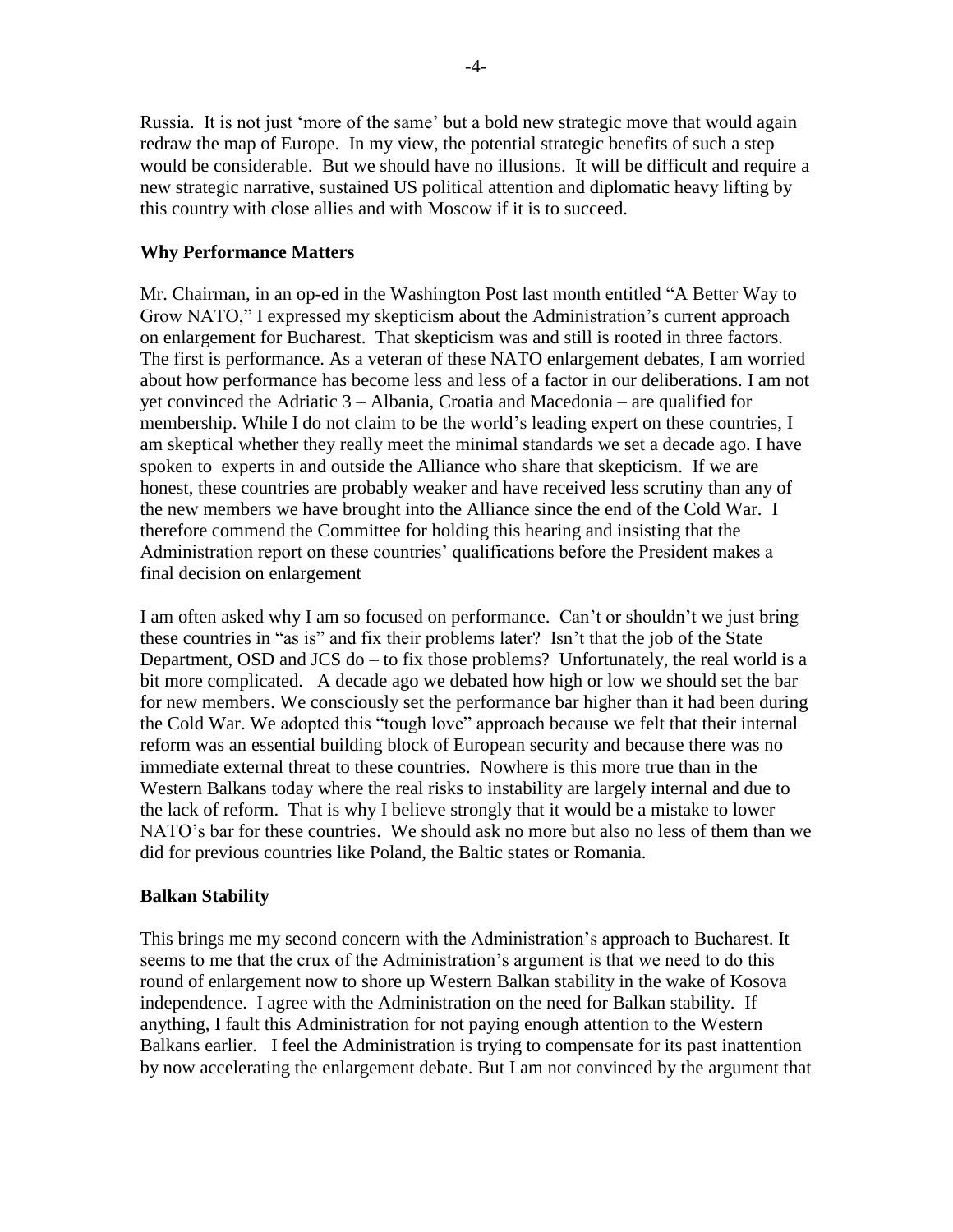we should lower our performance standards because of the potential instability generated by Kosova.

Mr. Chairman, I also want these countries to join NATO and the European Union. But I want them to do it in the right way when they are truly ready. Enlarging NATO entails logrolling. There are pressures to include more countries to keep all allies happy. The temptation to bend criteria is real. But what is good politically can be bad strategically. I get a bit nervous when I hear the argument that if we don"t bring this or that country in now, it or the region may be destabilized. I remember a conversation we had in the spring of 1997 in the run-up to the Madrid summit. You had just met with the president of a country that was pushing hard for an invite but which we did not consider fully qualified. That country"s president had told you that if it did not receive an invitation to join NATO, its government would fall and reform would fail.

In short, the argument was that if we did not invite them to join NATO, they would essentially commit political suicide. You told him – correctly in my view – that this was the worst argument you had ever heard for enlargement and that if the reform project in his country was that fragile you would oppose his country"s candidacy. What happened? We stuck to our guns on the performance issue. That country survived not getting an invitation, it actually accelerated its reform efforts and when it joined NATO a few years later, it did so without controversy because it was a stronger candidate and with fewer doubts about its qualifications.

I also think we need to keep our eyes on the key strategic issue in the region which is the future of Serbia. As important as they are, it is not Albania, Croatia or Macedonia which hold the key to future Balkan stability. That key lies in Belgrade. There is a real danger at the moment that Serbia is moving in an anti-Western direction. That is what we need to change but this enlargement move now could actually reinforce the wrong trend in Serbia. I worry that the Administration's proposal is strategically shortsighted. Coming after a messy declaration of independence by Kosova, the admittance of weak, not-yet qualified candidates could actually bring regional instability into NATO rather than the other way around. It ignores the real prize – getting Serbia to embrace a westward course.

# **Ukraine and Georgia**

Mr. Chairman, my third concern about the Administration"s approach at Bucharest has to do with Ukraine and Georgia. I am worried that the Administration"s approach does not connect the Western Balkans and the wider Black Sea region and countries like Ukraine and Georgia. I believe that how NATO addresses the aspirations of these countries is every bit as important as what it does in the Western Balkans. If we are honest, Ukraine and Georgia are more vulnerable strategically than the Adriatic 3 today. They are vulnerable not only because of their internal problems and the lack of reform but also because they are subject to external pressure from Moscow. They face repeated Russian efforts to interfere in their internal affairs and prevent them from anchoring themselves to the West.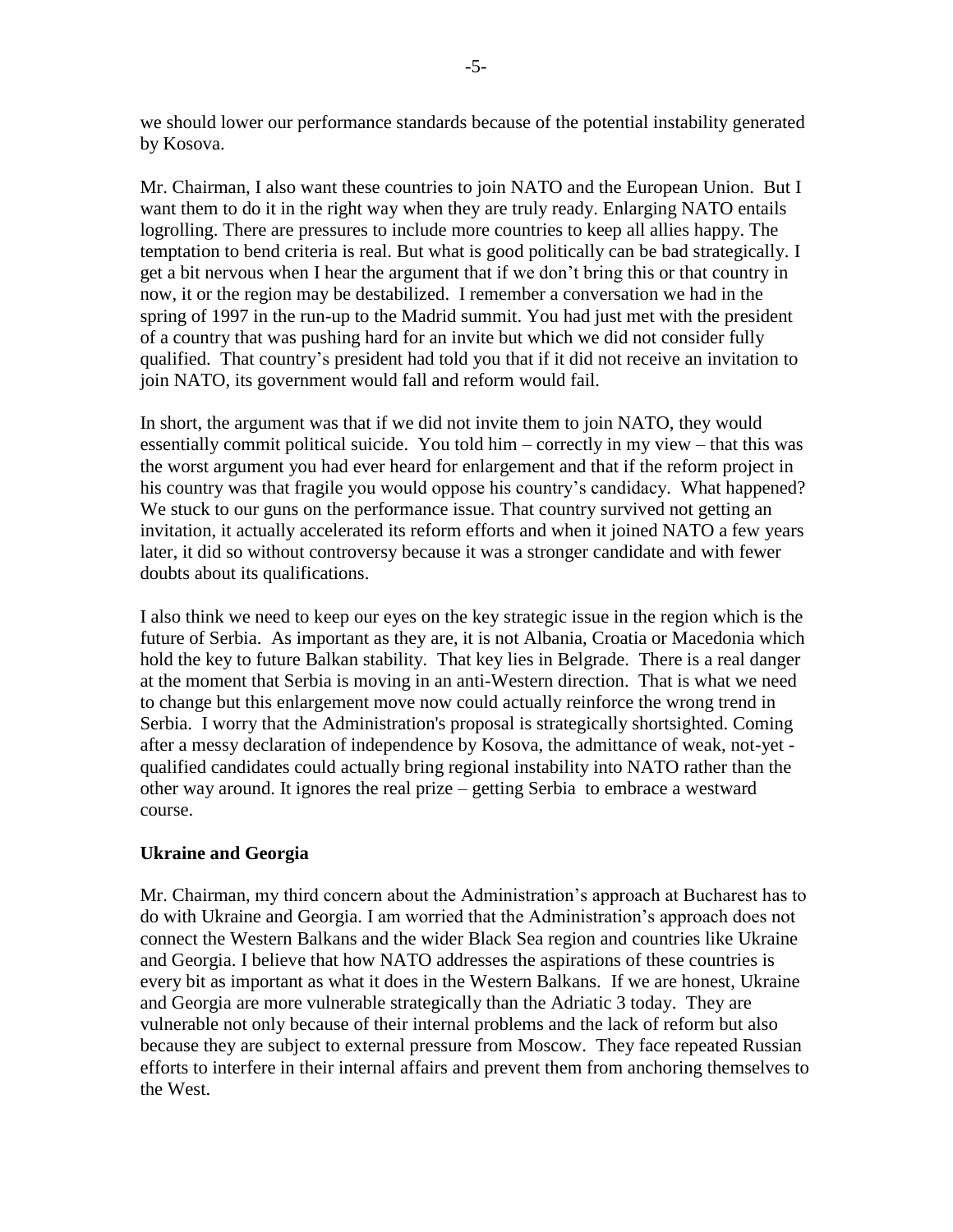As I mentioned earlier, the Alliance is at a critical turning point in terms of our future vision of enlargement. The challenge of the past decade was to secure democracy in Europe's eastern half, from the Baltics in the north to the western edge of the Black Sea in the south. The challenge today is to extend security further east -- into Ukraine and across the wider Black Sea to the southern Caucasus which is caught between an unstable Middle East and an increasingly assertive Russia. Bucharest can either be the last summit in completing the original vision of the 1990s or the first summit where the Alliance embraces a bigger and more ambitious vision. In the current issue of Foreign Affairs, I have argued that NATO must make this second strategic leap. But I also underscore just how challenging it will be and what it will take.

My concern is that Bucharest will produce be a round of enlargement to underqualified candidates in the Western Balkans along with little or nothing for Ukraine and Georgia. Mr. Chairman, I know and applaud the fact this Committee has sent an important signal to allies by passing Senate resolution 342, which supports MAP for both Ukraine and Georgia. But I also think we need to be realistic. Many of our allies do not believe the enlargement process should be continued, or even if these countries are truly part of Europe. Many doubt the solidity of the democratic and Western orientation of Ukraine and the commitment of the leadership of that country to NATO. Others doubt the solidity of Georgia"s democratic experiment or how we are going to resolve the so-called "frozen conflicts" on Georgian soil. Many have concerns about the reaction of Russia and whether we have a strategy to manage a more assertive Russia that is likely to be more determined in its opposition to further enlargement.

These are really issues and concerns that we need to address. The odds of sorting them out by Bucharest are low. Extending NATO to Ukraine and Georgia is not just more of the same process of enlargement as we have known it over the last decade. It would be a new and fundamental strategic move with potentially far-reaching consequences. Giving these countries MAO would not necessarily mean a commitment to full NATO membership but it certainly is an important step in that direction. We also have a complicated doctrinal debate within NATO as to what MAP actually means. Initially, MAP was indeed intended for countries that were only a few years away from an invitation and was designed to help them in essence complete their final round of preparations. Neither Ukraine or Georgia are at that point today. But I think we can and should redefine MAP to loosen this linkage for countries like Ukraine and Georgia which still have a longer way to go but which clearly need a closer Alliance embrace.

I believe that would such a result -- enlargement to a weak set of Adriatic countries plus little or nothing for Ukraine and Georgia – would not be a policy success. I have argued that a better approach would be wait or to do a small round of enlargement, perhaps limited to Croatia, to give the other candidates more time to bolster their credentials, for the West to sort out regional security in the Balkans after Kosova, and to work toward a second big bang round of enlargement down the road that would stretch from the Western Balkans and embrace Ukraine or Georgia.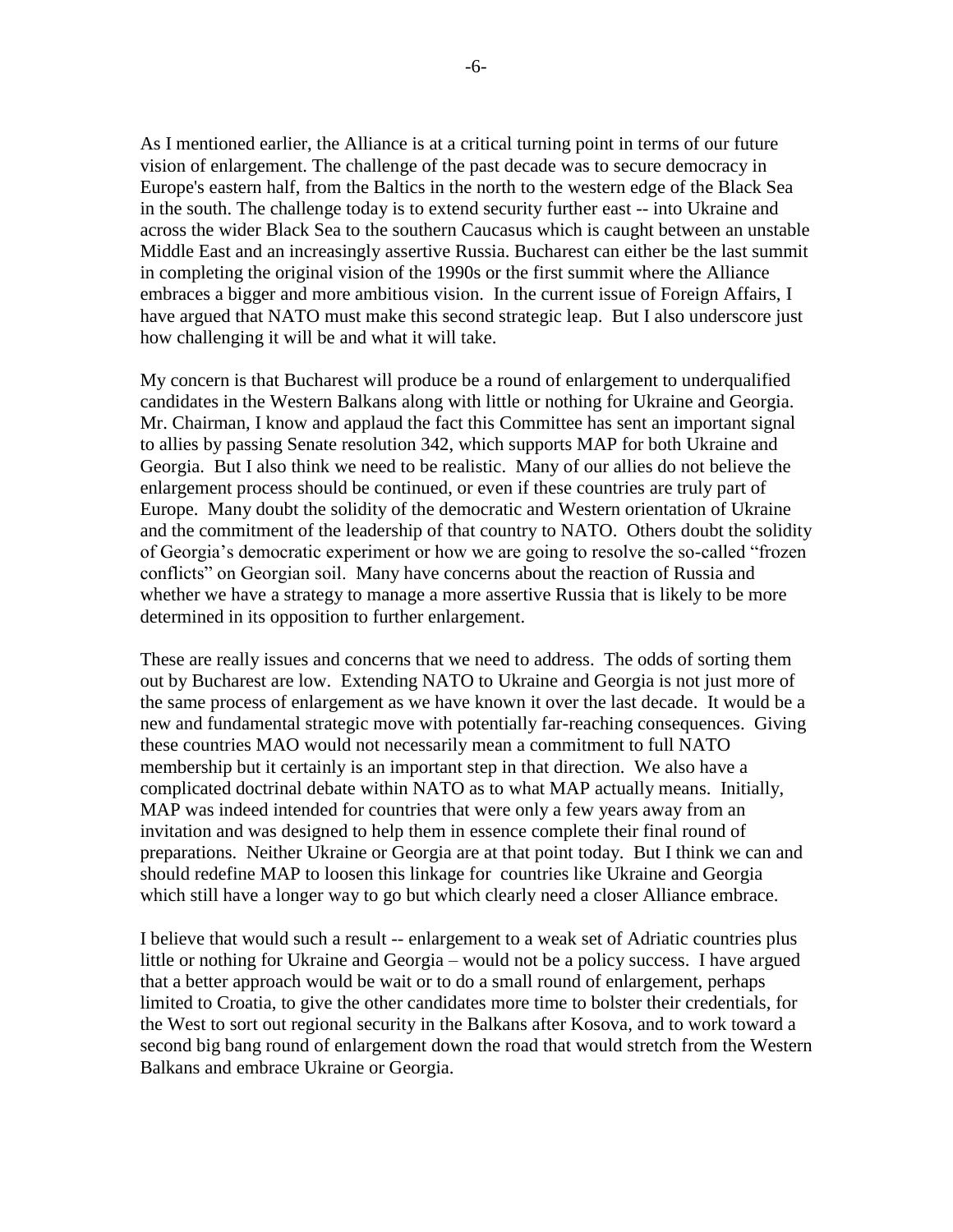I would point to the historical parallel with the Baltic states in the 1990s. The United States fought a dramatic political battle at the Madrid in 1997 summit to limit that initial round of enlargement, in part because we did not think that Romania and Slovenia were qualified but also to protect the Baltic states. We knew that some of our allies wanted to make this first round the last and to exclude the Baltic states. We wanted to keep the door open. The result: Romania and Slovenia, while disappointed, redoubled their reform efforts; the Baltic states grabbed their chance to catch up and qualify and did so; and we laid the foundation for a later but ultimately successful enlargement that redrew the map of Europe in 2002. Being firm on criteria and thinking strategically about the long term paid off.

## **Conclusion**

Mr. Chairman, nothing has happened since I wrote my op-ed in the Washington Post a month ago to alleviate the concerns I expressed then. I remain concerned that we are going to invite countries from the Western Balkans that are not yet qualified, that such a step will not necessarily stabilize the region and that Bucharest will do too little to support Ukraine and Georgia or make the shift to this bigger vision of NATO that I am calling for. To be honest, I hope I am wrong. I hope that in the weeks and months ahead the Administration can show that these candidates are better qualified than I think they are, and that allies will come together in Bucharest and in the end achieve a positive result on Ukraine and Georgia.

I am also a realist. This Administration has made up its mind to go forward with invitations to the so-called Adriatic 3 countries at the Bucharest NATO summit in spite of the concerns people like me have raised. I am occasionally asked whether I will then oppose the accession of these countries. I have concluded that I will not for the simple reason that I do not want NATO or these countries to fail. For the US Senate to vote down a candidate country that the Administration has invited would, in my opinion, do grave damage to our standing in the Alliance and potentially kill the enlargement process. But we do need to guard against the risks I have pointed to. Our Constitution envisions a key role for the US Senate in this ratification process. I believe this Committee should assume a leadership role to reduce those risks I have pointed to today by considering several steps.

First, we should actively use the period between possible invitations at the Bucharest summit and and an eventual Senate accession vote to scrutinize these countries' performances and to maximize their incentives for making additional progress. These candidates have thus far received less scrutiny than any previous candidates since the 1990s, even though they are weaker and potentially less stable. We should ask no more but also no less of them than their predecessors. As in the past, the Administration should be asked to testify and report -- in open and classified hearings -- on how well they are performing and whether they fulfill the requirements laid down for membership. I am glad that the Administration has now been asked to report on these qualifications before a final decision on extending invitations is made, in accordance with previous Senate resolutions on ratification.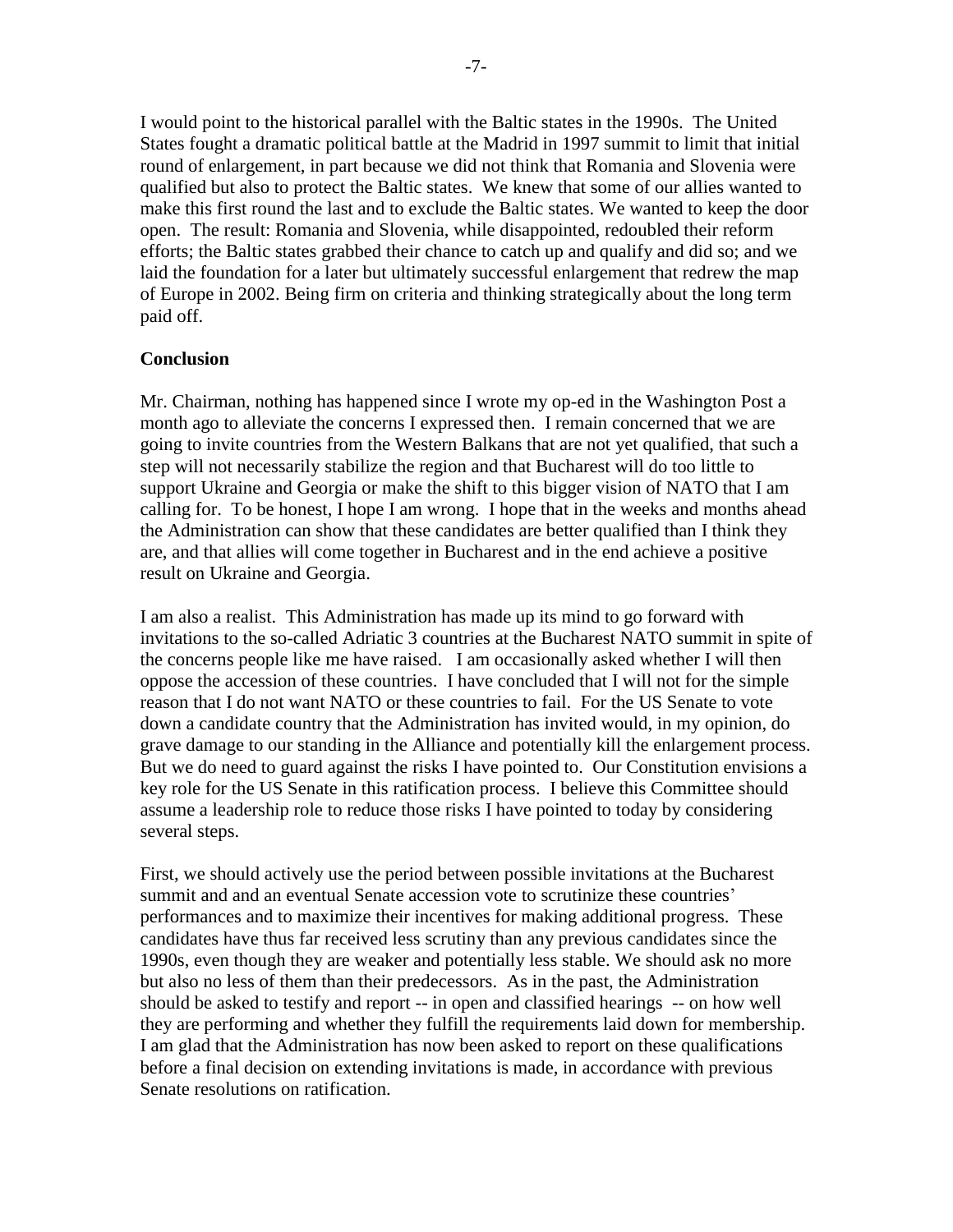That final Senate vote should not be scheduled until this Committee is confident they fulfill those requirements. If I look at the legislative calendar, it seems unlikely a Senate vote on enlargement will happen before the end of this Administration. Thus, this vote is likely to take place under the next President. Given the time required for the next President to assemble his or her team, one could imagine it taking place in the summer or fall of 2009. We should use this delay to our advantage. It provides us with another 18 months to engage these countries, identify their weaknesses and maximize the incentives for them to to address those weaknesses. In my view, the Committee should ask for another progress report on these countries early on in the next Administration before a final vote. Using this period in this manner can focus the attention of these countries and help ensure they will be effective allies. I would hope they would view this as an opportunity to strengthen their candidacies and erase any doubts about their qualifications. If they have done their homework and meet those standards, they have nothing to fear from such scrutiny.

Second, we should also consider establishing clearer benchmarks for new members to continue to meet *after* they joined the Alliance. We need to understand that these countries joining NATO does not actually mean they are ready to be full members. We are asking them to meet a set of very minimal standards – with the expectation that the lion"s share of reform and work will still take place *after* they join. It is increasingly clear that many of these countries continue to need guidance and support – as well as political scrutiny – after they have become members. While the NATO system seeks to provide that guidance, it doesn"t work as well as it should. I am sometimes asked whether there are new members I regret seeing join the Alliance. I do not. But I do also regret not having pushed some countries harder. And I am disappointed at how reform has dissipated in some new members. I know from talking to Ambassadors and senior officials in these countries fighting for reform that they, too, have often wished we had at times been tougher with them – precisely because the voice from Washington can be so critical.

We should recognize this larger problem of the performance before it gets any worse. In part, it is the challenge of bringing in successive waves of new members who are weaker than their predecessors. But it is amplified by the disappointing performance of some new members from previous classes of enlargement. With the addition of these three new members in the Western Balkans, NATO will now have 30 members, nearly half of whom have been members for a decade or less. All of these countries are still going through difficult reform processes. There is clearly one group of countries who aspire to be premier allies and who have become real contributors in a very short period of time. But there is a second group of allies who are not where we want them to be and who seem content to do as little as possible. This of course undermines the credibility of the whole enlargement process.

Therefore, I would like to recommend that the Committee call for a thorough assessment, of the political and military performance of the two enlargement classes of 1997 and 2002. Such an assessment should review the promises made by these countries as well as